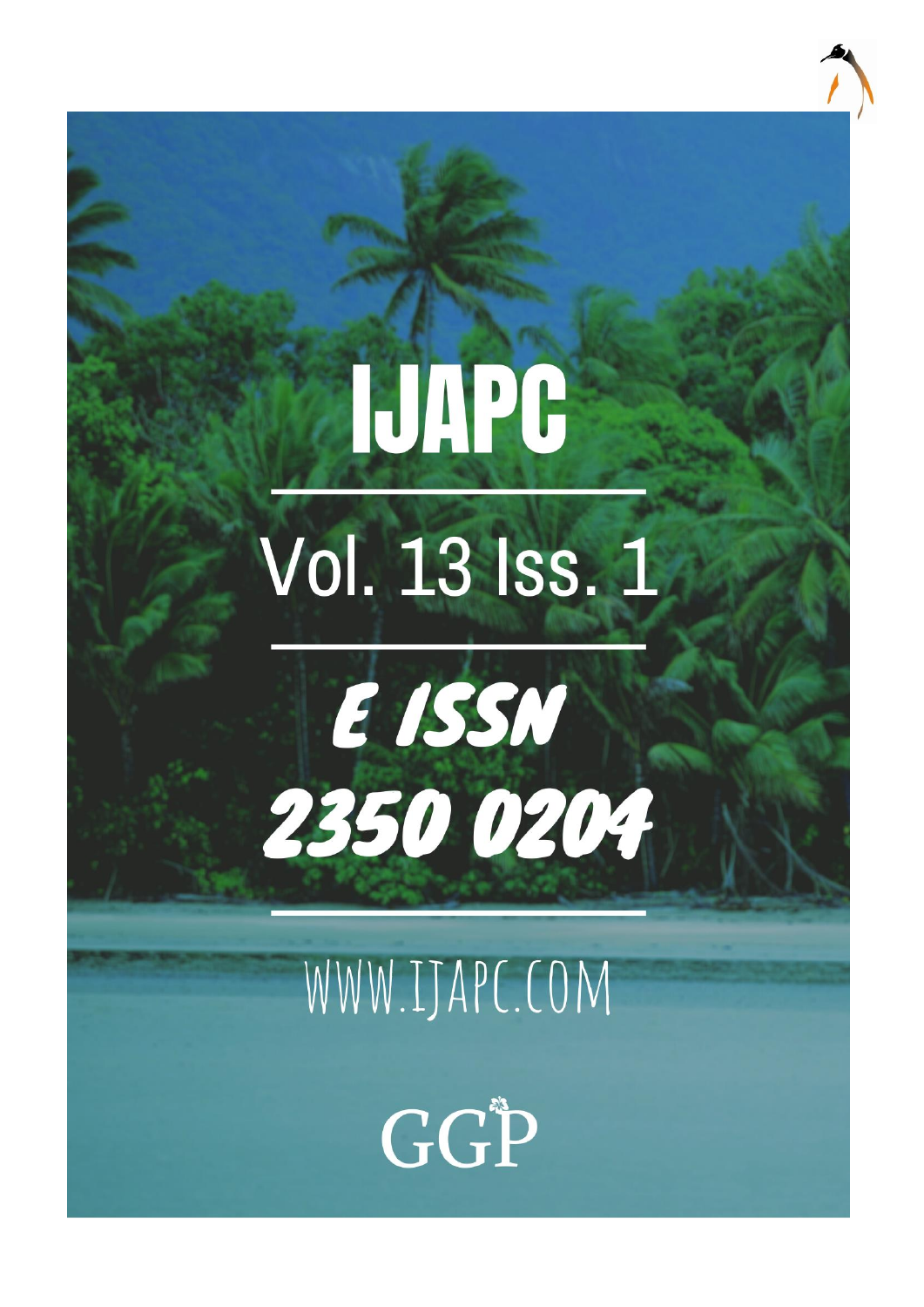

## **Int J Ayu Pharm Chem**

REVIEW ARTICLE www.ijapc.com

**e-ISSN 2350-0204**

### **Importance of** *Yama* **and** *Niyama* **in** *Vranita*

Veena J Kulkarni\*

\* Department of *Shalyatantra*,Jupiter Ayruvedic College and Hospital, *Shankarpur*, Nagpur, Maharashtra, India

#### **ABSTRACT**

As Sushrutacharya exemplified *Shashthiupkramas* of *Vranachikitsa,* the conclusive *Upkrama* is *Rakshavidhan*. In another words, we can say that one part of *Viharchikitsa* of *Vranita*. According to Ayurved, each and every disease is psycho-somatic. So we have to speculate both about body and mind. Here we want to enlighten psyche i.e. the mind, because fluctuation of *Mana* causes both physical and mental diseases. According to Ayurveda, *Mana* is C*hanchal*<sup>1</sup> . As *Chitta* and body are *Samayogvahi* that means they follow each other<sup>1</sup> so, for balancing of both, C*hittavruti- Nirodh* is mandatory which is accompanied by *Ashtanga yoga* and hereby *Yama* and *Niyama*. This literature examines pursues the need of balance between body and mind in *Vranita* for fast recovery.

#### **KEYWORDS**

*Shasthiupkrama, Vranita, Rakshavidhan, Yama, Niyama*



 $\overline{\phantom{a}}$  , and the contribution of the contribution of the contribution of the contribution of the contribution of the contribution of the contribution of the contribution of the contribution of the contribution of the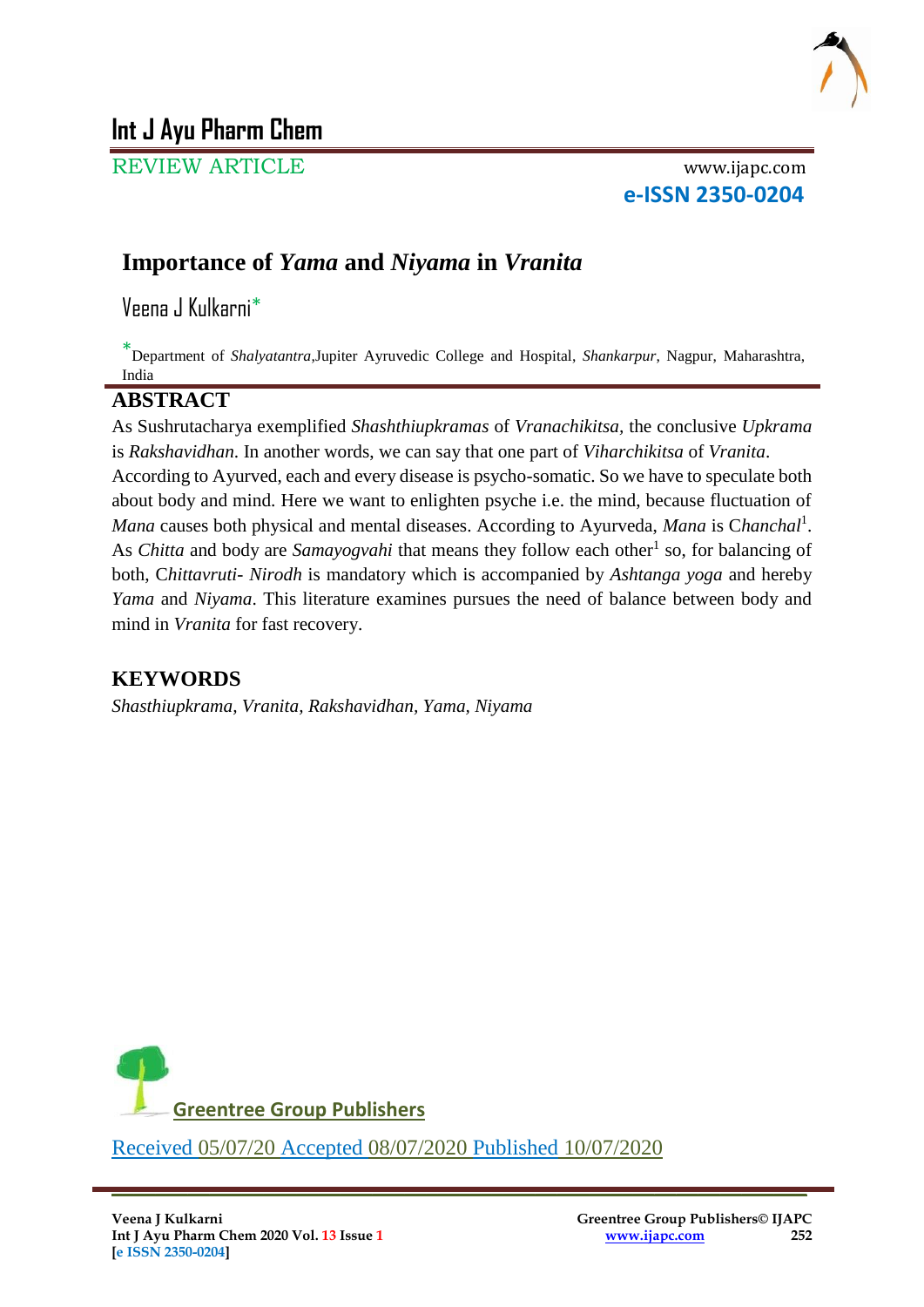

#### **INTRODUCTION**

*Vranas* or wounds are prevalent in subjects. All the subjects are doctored by adopting crucial therapies; but according to Sushrutacharya, this is incomplete treatment, as pain, discharge, *Dirghakalanubandhita*, late healing etc. Symptoms procure the subjects to doctors; which is hectic for subjects, so due to stress; mind is also disturbed and the balance between body and mind is also not maintained. This can be gained by *Yama* and *Niyama*.

We all ratrified the pivotal role of 'Yoga" in our daily life. Sage Patanjali categorized the *Ashtanga Yoga*; which signifies eight limbs of yoga.

Here we seize two *Angas* that are *Yama* and *Niyama,* which comes under the *Viharchikitsa*.

*Yama* exists for personal discipline and *Niyama* for social. By obtaining these 2 *Angas*, we can formulate a optimistic and positive personality which is very integral to alleviate the *Vrana* in *Vranita*.

#### **REVIEW OF LITERATURE**

According to Ayureveda, *Vata, Pitta, Kapha* are *Sharirik* (Physical) *Doshas*; *Manasdosha* are *Rajas, Tamas* they both vitiated the mind and vitiation of mind and body causes number of diseases<sup>3</sup>. Also, A

*Yoga*, *Atiyoga, Mithya yoga* of *Kala Artha,*  Karma Causes Roga/Vyadhi (diseases)<sup>4</sup>. Again *Pragdhya-paradh*, means *Dhi, Dhruti, Smruti, Vibhransh*, generate *Sharirik* and *Manasik* (physical and mental) Doshas because of abnormal *Karmas*<sup>5</sup>. To overcome these things we can use *Yama* and *Niyama angas* for *Vihara Chikitsa* in *Vranita*.

#### **Yama:**

It is the first limb of Patanjali's *Ashtanga Yoga* and means taking a vow; by following the *Yama* one can stick to ideas and principles. It is totally about development of positivity. There are 5 types of *Yamas. Ahimsa* (non-violence) is the first type in which non-violence is necessary, then another is *Satya* – one can remember the truth, third is *Asteya*. In this, one must know that all is one. Next is *Bramhacharya*means divine attribute; In Ayurveda this is included in *Trayopstambha*. Last one is *Aparigraha*, non-covetousness. *Parigraha* leads to anxiety to preserve, fear of loss, anger, untruthfulness etc. But, *Aparigraha* puts an end to all cravings. It vanishes attachment, anger, jealousy, anxiety etc.

#### *Niyama***:**

 $\mathcal{L}_\mathcal{L}$  , and the contribution of the contribution of the contribution of the contribution of the contribution of the contribution of the contribution of the contribution of the contribution of the contribution of

*Shoucha, Santosh, Tapas, Swadhyaya* and *Ishwar Pranidhan* are *Angas* of *Niyama. Shouch* is both external and internal purity. *Santosh* is willingness to accept the things as they are. Third is *Tapas* which leads to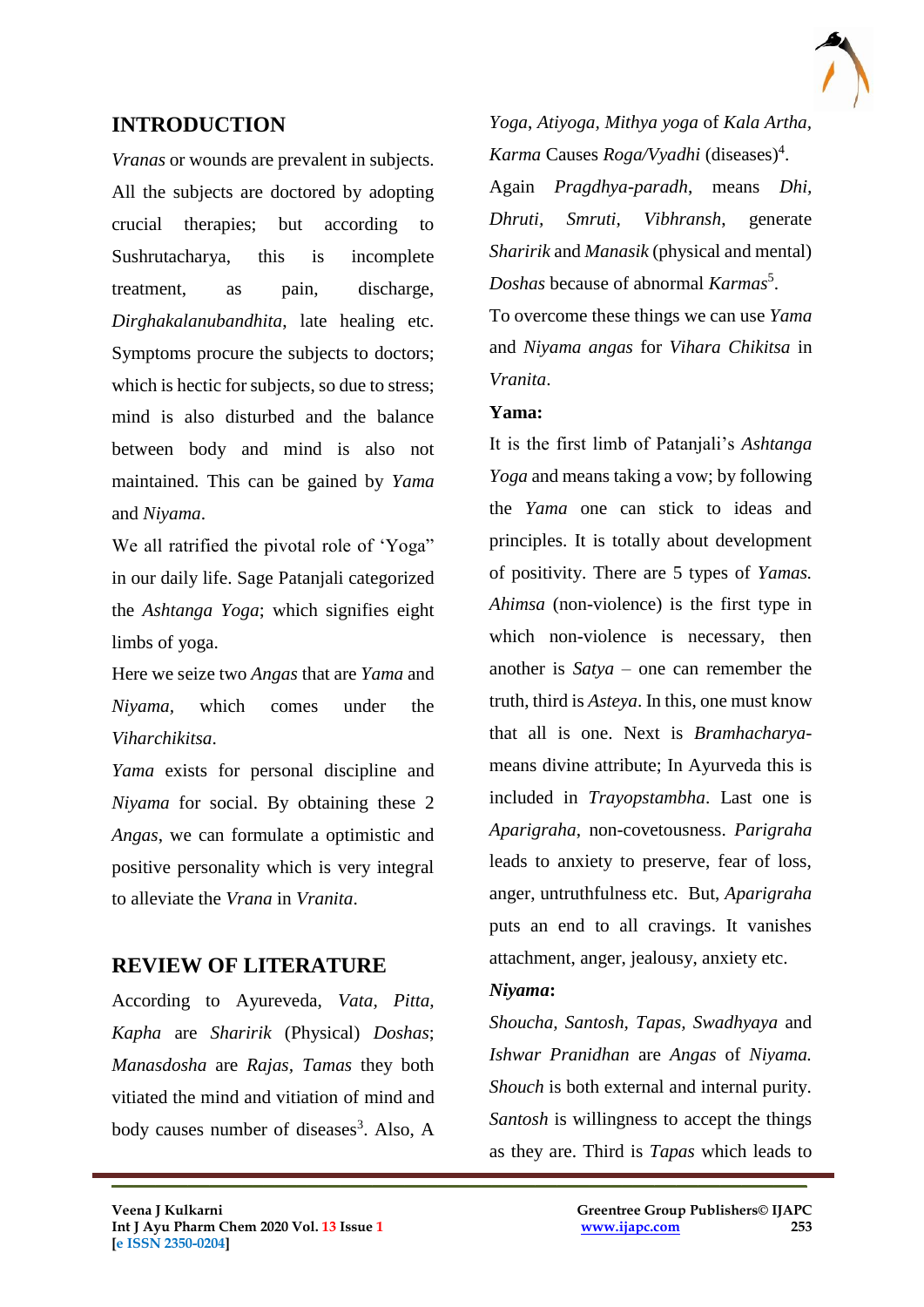

control of the mind. *Swadhyaya* is asking the question "who am I?" It feels mind with *Satva*. The last one is *Ishwar Pranidhana* means to surrender to god.

#### **DISCUSSION**

In *Vranita*, both *Sharirik* and *Manasik Chikitsa* is required, because *Sharirik Vyadhi* affects the *Mana*. In Ayurevedic texts, there is description about *Shoka, Krodha, Maithuna* are the factors or *Karanas* which affects the healing of *Vrana*<sup>6</sup> . *Shoka, Krodha* are *Manasik Bhavas*, which vitiates *Vata* and *Pitta*. As *Vata* is *Rajo-bahul, Rajo-gunas* are increased. In the same manner, "*krodhat Pittam*" *Pitta* is vitiated, which delays the wound healing. So *Satvaguna* of *Mana* is increased by using *Yama* and *Niyama*.

#### **CONCLUSION**

In present era; stress induced diseases are more, *Vrana* is also one of them, to control the stress and other *Manasik Bhava*, Ayurveda and *Yoga* described mental health care for healthy body and mind. By using *Yama* and *Niyama*, one can control mind.

 $\mathcal{L}_\mathcal{L}$  , and the contribution of the contribution of the contribution of the contribution of the contribution of the contribution of the contribution of the contribution of the contribution of the contribution of